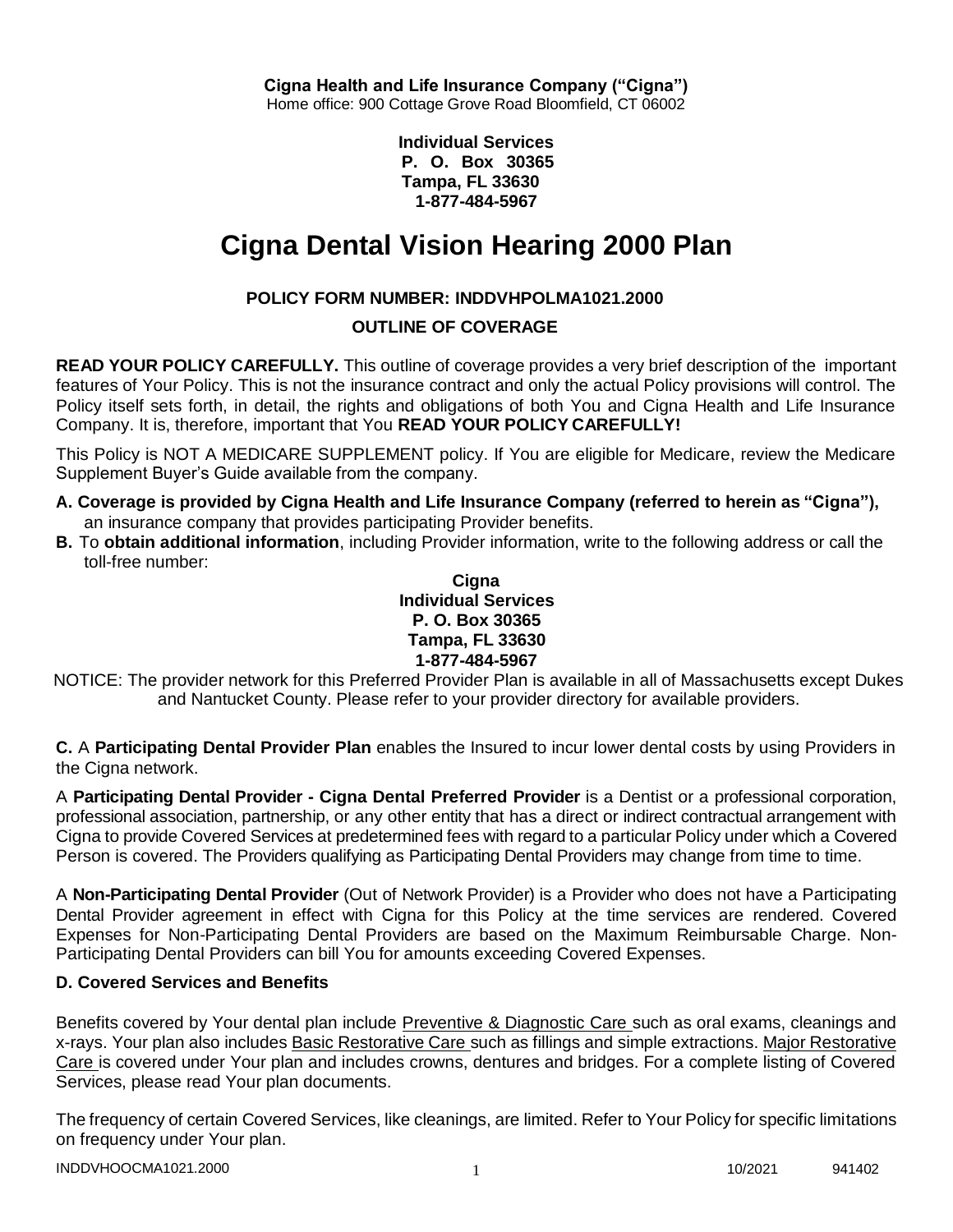# **Benefit Schedule**

The benefits outlined in the table below show the payment percentages for Covered Expenses **AFTER** any applicable Deductibles have been satisfied unless otherwise stated.

# **CIGNA DENTAL, VISION, AND HEARING INSURANCE** *The Schedule*

### **For You and Your Dependents**

#### **The Schedule – Dental Benefits**

If You select a Participating Dental Provider, Your cost will be less than if You select a Non-Participating Dental **Provider** 

#### **Emergency Services**

The Benefit Percentage payable for Emergency Services charges made by a Non-Participating Dental Provider is the same Benefit Percentage as for Participating Dental Provider Charges. Dental Emergency services are required immediately to either alleviate pain or to treat the sudden onset of an acute dental condition. These are usually minor procedures performed in response to serious symptoms, which temporarily relieve significant pain, but do not effect a definitive cure, and which, if not rendered, will likely result in a more serious dental or medical complication. These are estimated costs, and that the actual amount the Insured will be responsible to pay may vary due to unforeseen services that arise out of the proposed admission, procedure or service.

#### **Dental Deductibles**

Dental Deductibles are expenses to be paid by You or Your Dependent. Dental Deductibles are in addition to any Coinsurance. Once the Dental Deductible maximum in The Schedule has been reached, You and Your family need not satisfy any further dental deductible for the rest of that year.

#### **Participating Dental Provider Payment**

Participating Dental Provider services are paid based on the Contracted Fee agreed upon by the Provider and Cigna.

#### **Non-Participating Dental Provider Payment**

Non-Participating Provider services are paid based on the Maximum Reimbursable Charge. For this plan, the Maximum Reimbursable Charge is calculated at the 80th percentile of all Provider charges in the geographic area. The Covered Person is responsible for the balance of the Provider's actual charge.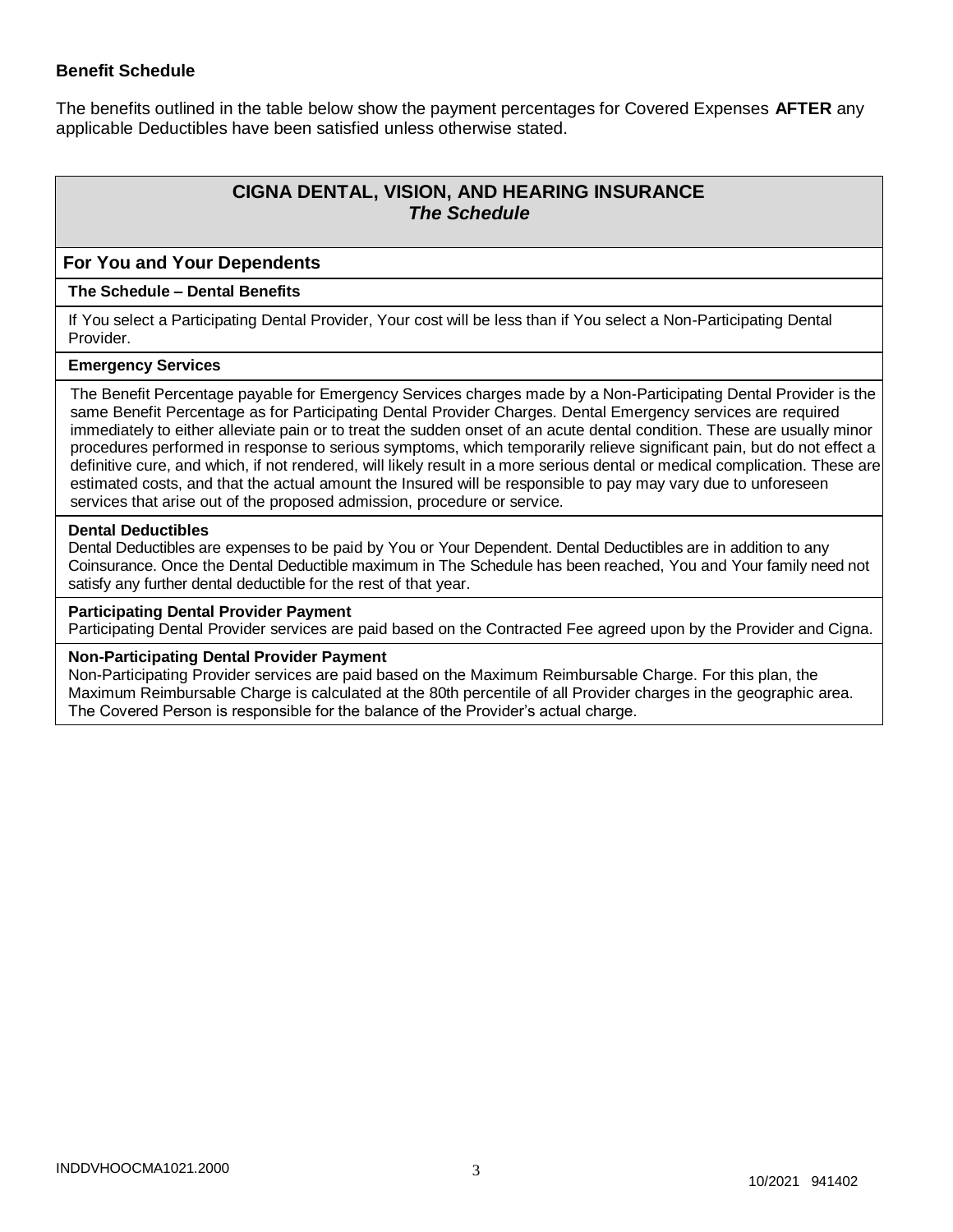| DENTAL BENEFIT HIGHLIGHTS<br>Classes I, II, III<br><b>Calendar Year Maximum</b>                                                                                                                                                                                    | \$1,500 per person                               |
|--------------------------------------------------------------------------------------------------------------------------------------------------------------------------------------------------------------------------------------------------------------------|--------------------------------------------------|
| DENTAL BENEFIT HIGHLIGHTS<br><b>Calendar Year Dental Deductible</b><br>Individual                                                                                                                                                                                  | \$100 per person<br>Not Applicable to Class I    |
| <b>Class I</b>                                                                                                                                                                                                                                                     | The Percentage of Covered Expenses the Plan Pays |
| <b>Preventive Care</b><br>Oral Exams<br><b>Routine Cleanings</b><br>Routine X-rays<br>Non-Routine X-rays<br><b>Fluoride Application</b><br><b>Sealants</b><br>Space Maintainers (non-orthodontic)<br><b>Emergency Care to Relieve Pain</b>                         | 100%                                             |
| <b>Class II</b>                                                                                                                                                                                                                                                    | The Percentage of Covered Expenses the Plan Pays |
| <b>Basic Restorative</b><br>Fillings<br>Surgical Extraction of Impacted Teeth<br>Oral Surgery, Simple Extractions<br>Relines, Rebases, and Adjustments<br>Repairs - Bridges, Crowns, and Inlays<br>Repairs - Dentures                                              | 70% after dental deductible                      |
| <b>Class III</b>                                                                                                                                                                                                                                                   | The Percentage of Covered Expenses the Plan Pays |
| Major Restorative<br>Crowns / Inlays / Onlays<br>Root Canal Therapy / Endodontics<br><b>Minor Periodontics</b><br><b>Major Periodontics</b><br>Oral Surgery, All Except Simple Extractions<br>Prosthesis Over Implant<br>Anesthetics<br>Dentures<br><b>Bridges</b> | 50% after dental deductible                      |

| The Schedule - Vision Benefits                                                                  |                                                                                         |
|-------------------------------------------------------------------------------------------------|-----------------------------------------------------------------------------------------|
| <b>VISION BENEFIT HIGHLIGHTS</b>                                                                |                                                                                         |
| Eye Examinations, including refraction                                                          | The plan pays 50% of expenses, not to exceed a \$75 calendar<br>year maximum per person |
| Materials (corrective eyeglasses or contact<br>lenses, including fittings and follow-up visits) | \$200 calendar year maximum per person                                                  |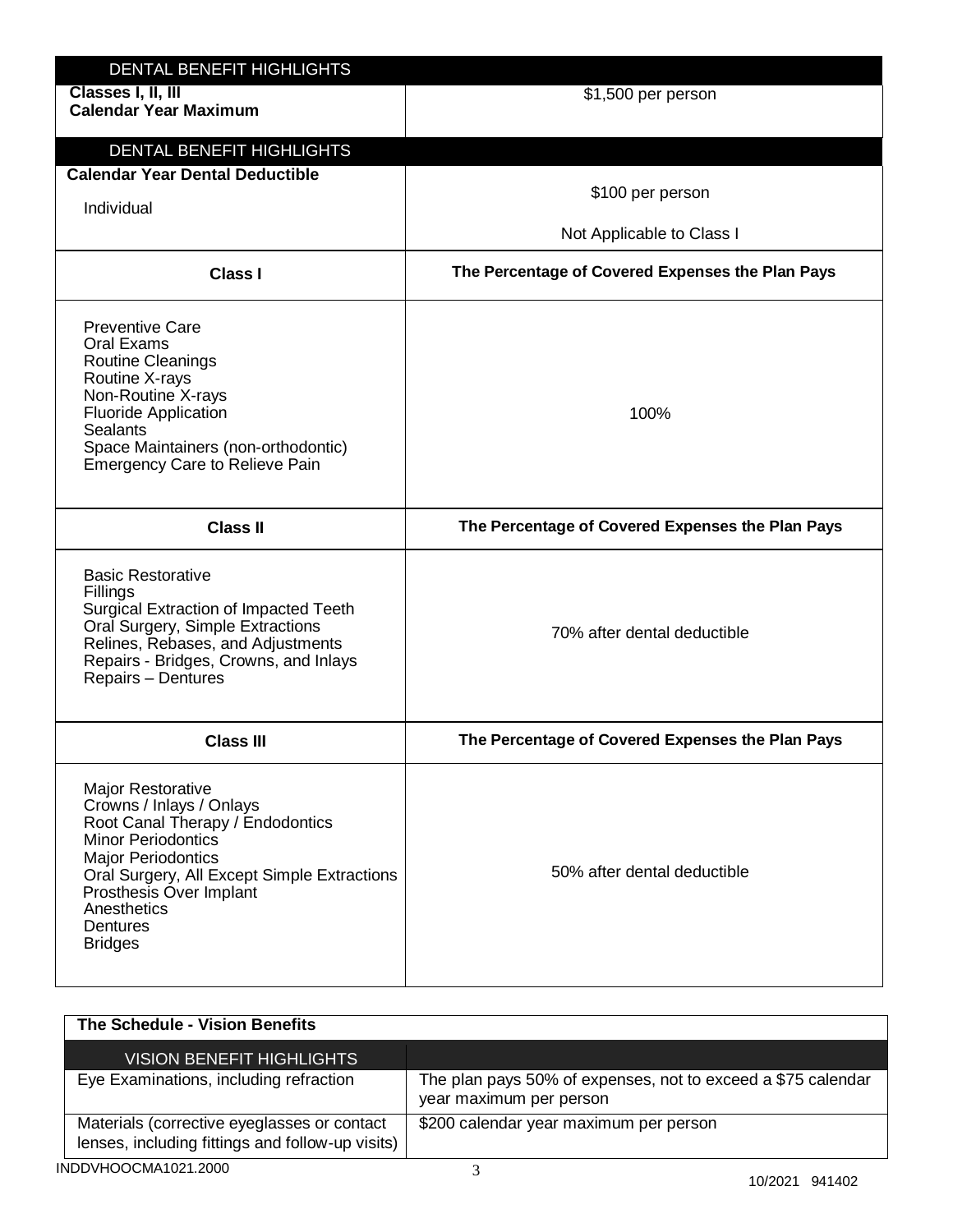| The Schedule - Hearing Benefits                             |                                        |
|-------------------------------------------------------------|----------------------------------------|
| <b>HEARING BENEFIT HIGHLIGHTS</b>                           |                                        |
| <b>Hearing Examinations</b>                                 | \$50 calendar year maximum per person  |
| Materials (Hearing Aids, including fittings<br>and repairs) | \$500 calendar year maximum per person |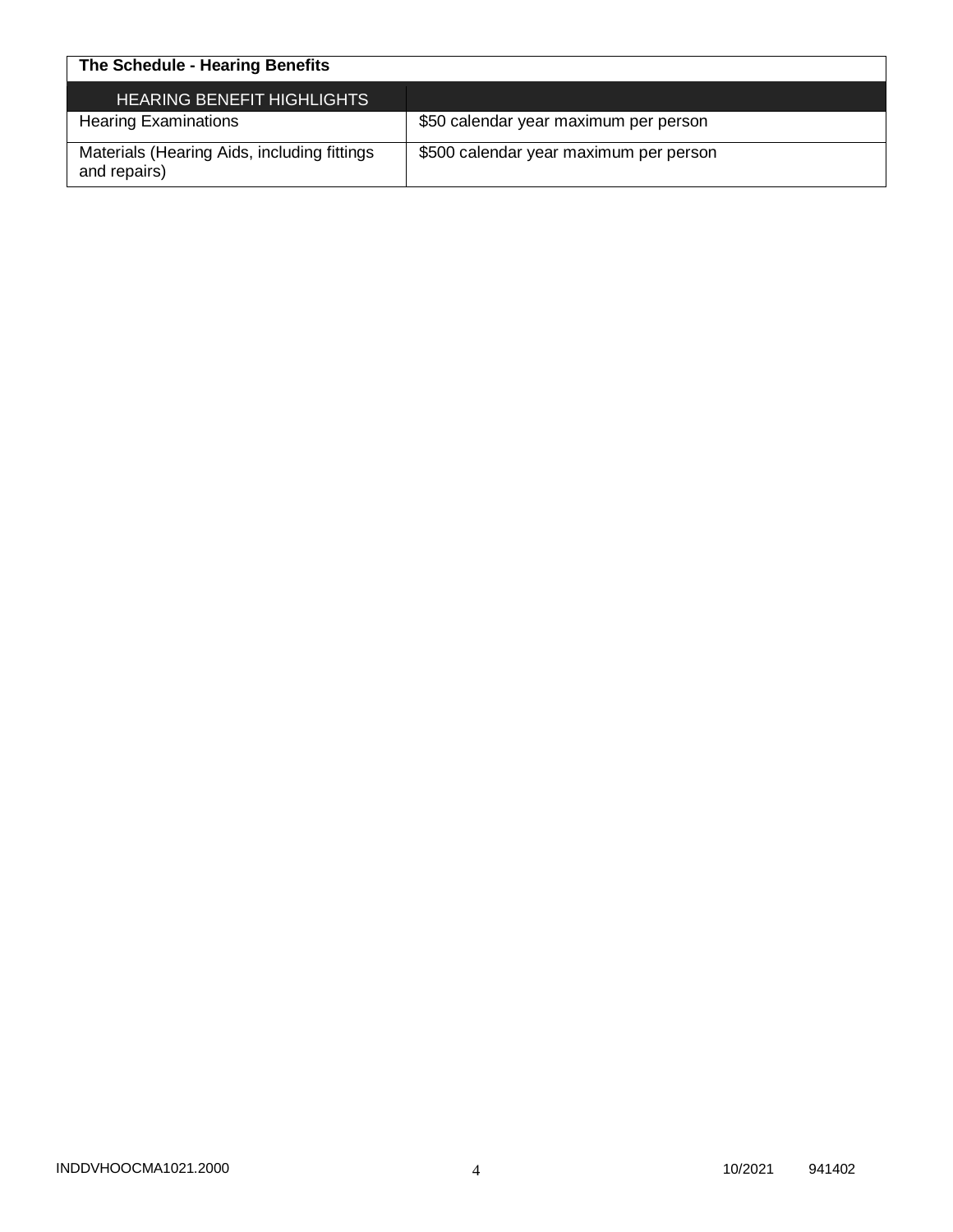# **Waiting Periods**

A Covered Person may access their dental, vision, and hearing benefit insurance once he or she has satisfied the following waiting periods.

- there is no waiting period for Class I or II dental benefits or for vision and hearing benefits.
- after 12 consecutive months of coverage dental benefits will increase to include the list of Class III procedures.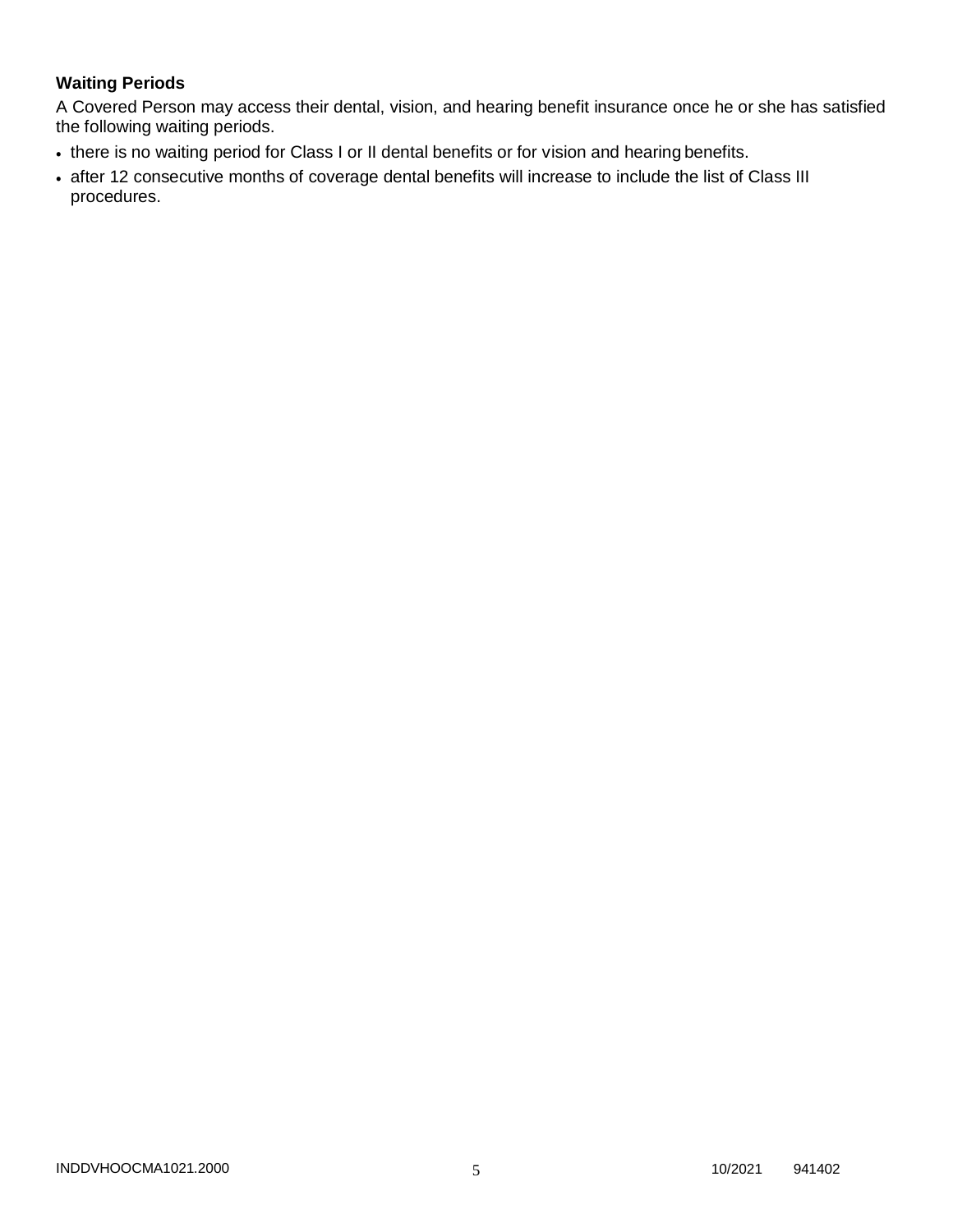# **E. Insured's Financial Responsibility**

The Insured is responsible for paying the monthly or quarterly premium on a timely basis. The Insured is also responsible to pay Providers for charges that are applied to the Deductibles, Coinsurance, and any amounts charged by Non-Participating Dental Providers in excess of the Maximum Reimbursable Charge. In addition, any charges for Medically Necessary and/or Dentally Necessary items that are excluded under the Policy are the responsibility of the Insured.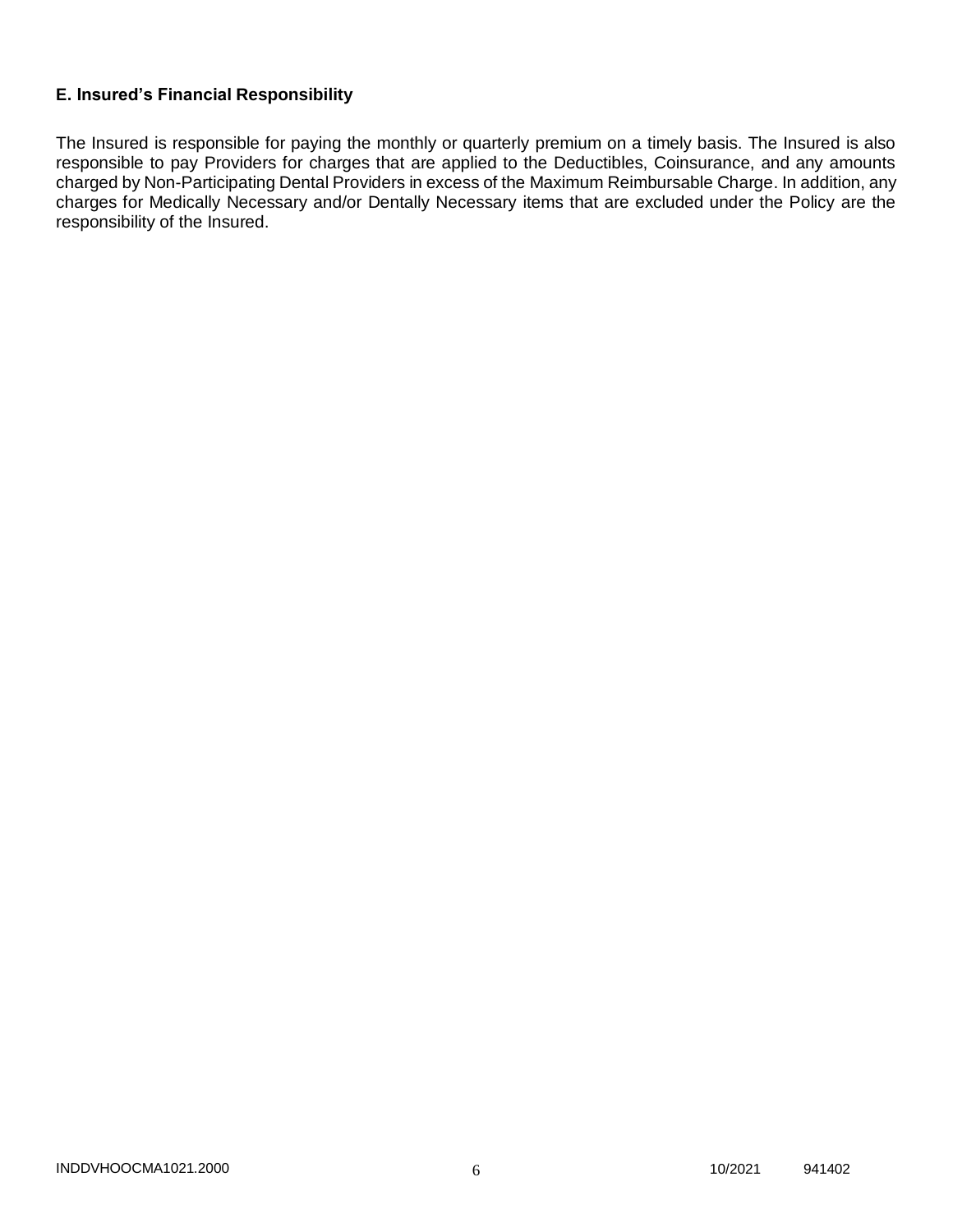# **F. Exclusions And Limitations: What Is Not Covered By This Policy**

# **Expenses Not Covered**

Covered Expenses will not include, and no payment will be made for:

- procedures which are not included in the list of Covered Dental Services, Covered Vision Services,or Covered Hearing Services;
- cone beam imaging;
- instruction for plaque control, oral hygiene and diet;
- core build-ups;
- veneers:
- precious or semi-precious metals for crowns, bridges and abutments;
- restoration of teeth which have been damaged by erosion, attrition or abrasion;
- bite registrations; precision or semi-precision attachments; or splinting;
- implants or implant related services;
- orthodontic treatment, except for the treatment of cleft lip and cleft palate;
- general anesthesia or intravenous sedation, when used for the purposes of anxiety control or patient management is not covered; may be considered only when medically or dentally necessary and when in conjunction with covered complex oral surgery;
- athletic mouth guards;
- services performed solely for cosmetic reasons;
- personalization or decoration of any dental device or dental work;
- replacement of an appliance per benefit quidelines;
- services that are deemed to be medical in nature:
- services and supplies received from a hospital;
- prescription drugs;
- plano lenses:
- VDT (video display terminal)/computer eyeglass benefit;
- medical or surgical treatment of the eyes;
- any type of corrective vision surgery, including LASIK surgery, radial ketatonomy (RK), automated lamellar keratoplasty (ALK), or conductive keratoplasty (CK);
- Orthoptic or vision training and any associated supplemental testing;
- any eye examination, or any corrective eyewear, required by an employer as a condition of employment;
- safety eyewear;
- sub-normal vision aids or non-prescription lenses;
- Magnification or low vision aids not shown as covered in the Schedule of Vision Coverage;
- Assistive Listening Devices (ALDs);
- medical and/or surgical treatment of the internal or external structures of the ear, including but not limited to Cochlear implants;
- Hearing Aids not prescribed by a Licensed Hearing Care Professional;
- ear protective devices or plugs;
- Hearing Aids maintenance/service contracts, ear molds and other miscellaneous repairs;
- Hearing Aids purchased online or over the counter (OTC); or
- Disposable Hearing Aids.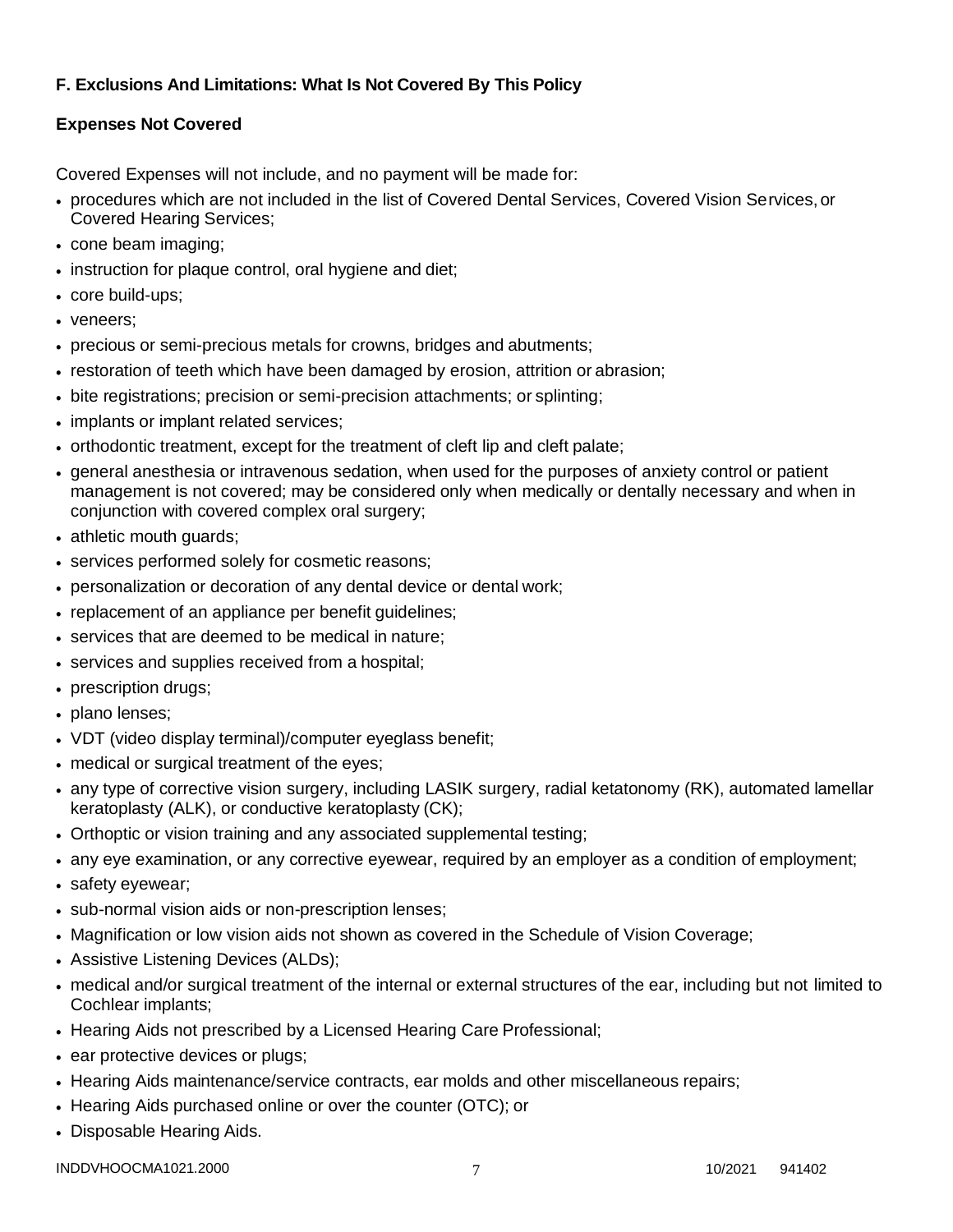# **General Limitations**

No payment will be made for expenses incurred for You or any one of Your Dependents:

- For services not specifically listed as Covered Services in this Policy;
- For services or supplies that are not Medically Necessary;
- For services received before the Effective Date of coverage;
- For services received after coverage under this Policy ends;
- For services for which You have no legal obligation to pay or for which no charge would be made if You did not have insurance coverage;
- For Professional services or supplies received or purchased directly or on Your behalf by anyone, including a Provider, from any of the following:
	- Yourself or Youremployer;
	- a person who lives in the Covered Person's home, or that person's employer;
	- a person who is related to the Covered Person by blood, marriage or adoption, or that person's employer.
- for or in connection with an Injury arising out of, or in the course of, any employment for wage or profit;
- for or in connection with a Sickness which is covered under any workers' compensation or similar law;
- for charges made by a Hospital owned or operated by or which provides care or performs services for, the United States Government, if such charges are directly related to a condition which occurred while serving in the military or an associated auxiliary unit;
- services or supplies received due to an act of war, declared or undeclared while serving in the military or an associated auxiliary unit;
- to the extent that payment is unlawful where the person resides when the expenses are incurred;
- for charges which the person is not legally required to pay;
- for charges which would not have been made if the person had no insurance;
- to the extent that billed charges exceed the rate of reimbursement as described in the Schedule;
- for charges for unnecessary care, treatment or surgery;
- to the extent that You or any of Your Dependents is in any way paid or entitled to payment for those expenses by or through a public program, other than Medicaid;
- for or in connection with experimental procedures or treatment methods not approved by the American Dental Association or the appropriate dental specialty society;
- Procedures that are a covered expense under any other plan which provides dental, vision, or hearing benefits;
- To the extent that benefits are paid or payable for those expenses under the mandatory part of any auto insurance policy written to comply with a "no-fault" insurance law or an uninsured motorist insurance law. Cigna will take into account any adjustment option chosen under such part by You or any one of Your Dependents.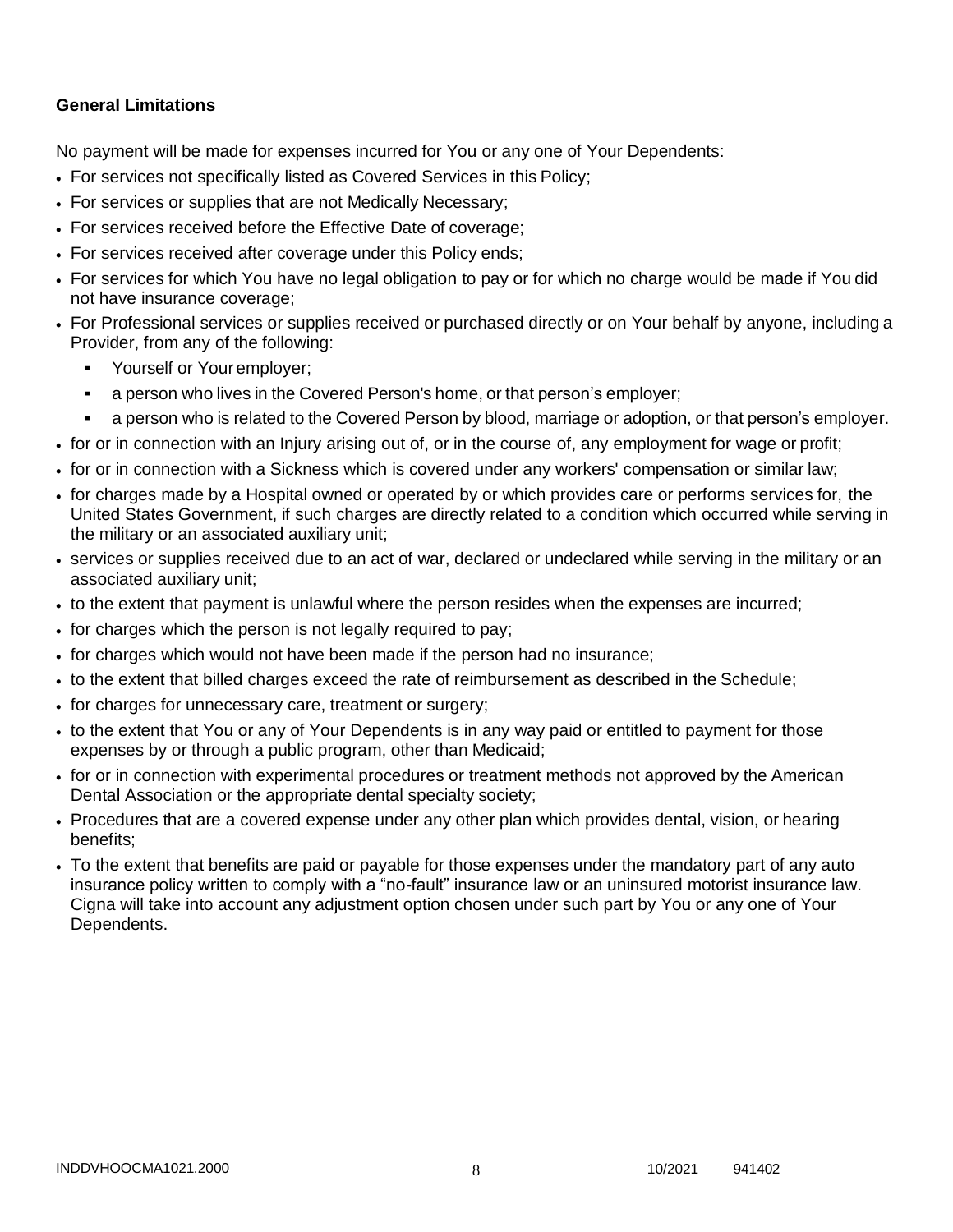# **G. Predetermination of Dental Benefits Program**

Predetermination of Benefits is a voluntary review of a Dentist's proposed treatment plan and expected charges. It is not preauthorization of service and is not required.

The treatment plan should include supporting pre-operative x-rays and other diagnostic materials as requested by Cigna's dental consultant. If there is a change in the treatment plan, a revised plan should be submitted.

Cigna will determine covered dental expenses for the proposed treatment plan. If there is no Predetermination of Benefits, Cigna will determine covered dental expenses when it receives a claim.

Review of proposed treatment is advised whenever extensive dental work is recommended when charges exceed **\$500**.

Predetermination of Benefits is not a guarantee of a set payment. Payment is based on the services that are actually delivered and the coverage in force at the time services are completed.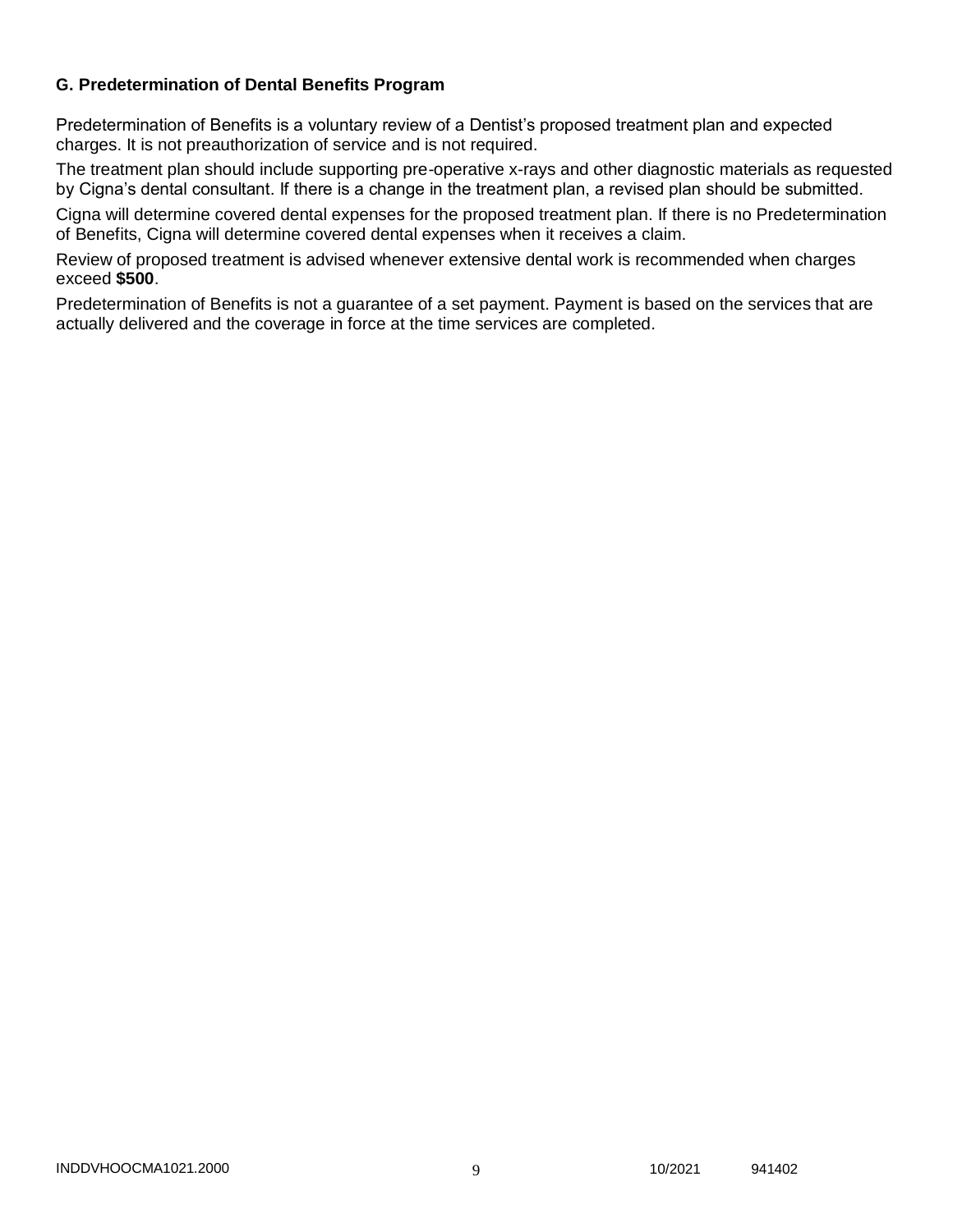## **H. General Provisions**

### **WHEN YOU HAVE A COMPLAINT OR AN APPEAL**

For the purposes of this section, any reference to "You," "Your" or "Yourself" also refers to a representative or Provider designated by You to act on Your behalf, unless otherwise noted.

We want You to be completely satisfied with the care You receive. That is why We have established a process for addressing Your concerns and solving Your problems.

#### **Start with Member Services**

We are here to listen and help. If You have a concern regarding a person, a service, the quality of care, or contractual benefits, You can call Our toll-free number and explain Your concern to one of Our Customer Service representatives. You can also express that concern in writing. Please call or write to Us at the following:

Customer Services Toll-Free Number or address on mycigna.com, explanation of benefits or claim form

We will do Our best to resolve the matter on Your initial contact. If We need more time to review or investigate Your concern, We will get back to You as soon as possible, but in any case within 30 days.

If You are not satisfied with the results of a coverage decision, You can start the appeals procedure.

### **Appeals Procedure**

Cigna has a two step appeals procedure for coverage decisions. To initiate an appeal, You must submit a request for an appeal in writing within 365 days of receipt of a denial notice. You should state the reason why You feel Your appeal should be approved and include any information supporting Your appeal. If You are unable or choose not to write, You may ask to register Your appeal by telephone. Call or write to Us at the tollfree number or address on Your Benefit Identification card, explanation of benefits or claim form.

### **Level One Appeal**

Your appeal will be reviewed and the decision made by someone not involved in the initial decision. Appeals involving Medical Necessity or clinical appropriateness will be considered by a health care professional.

For level one appeals, We will respond in writing with a decision within 30 calendar days after We receive an appeal for a postservice coverage determination. If more time or information is needed to make the determination, We will notify You in writing to request an extension of up to 15 calendar days and to specify any additional information needed to complete the review.

If You are not satisfied with Our level-one appeal decision, You may request a level-two appeal.

### **Level Two Appeal**

If You are dissatisfied with Our level one appeal decision, You may request a second review. To start a level two appeal, follow the same process required for a level one appeal.

Most requests for a second review will be conducted by the Appeals Committee, which consists of at least three people. Anyone involved in the prior decision may not vote on the Committee. For appeals involving Medical Necessity or clinical appropriateness, the Committee will consult with at least one Dentist reviewer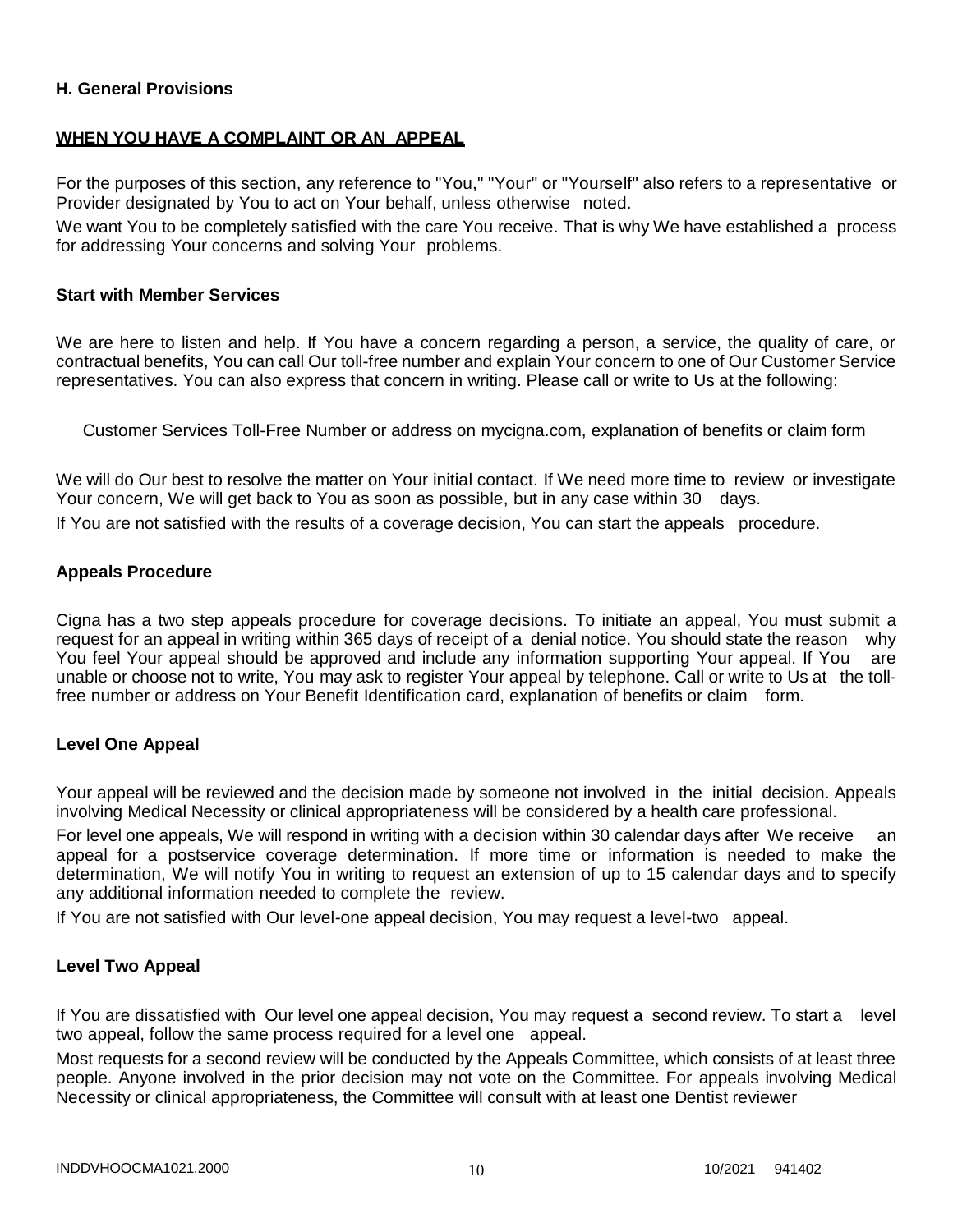in the same or similar specialty as the care under consideration, as determined by Cigna's Dentist reviewer. You may present Your situation to the Committee in person or by conference call.

For level two appeals We will acknowledge in writing that We have received Your request and schedule a Committee review. For postservice claims, the Committee review will be completed within 30 calendar days. If more time or information is needed to make the determination, We will notify You in writing to request an extension of up to 15 calendar days and to specify any additional information needed by the Committee to complete the review. You will be notified in writing of the Committee's decision within five working days after the Committee meeting, and within the Committee review time frames above if the Committee does not approve the requested coverage.

### **Notice of Benefit Determination on Appeal**

Every notice of an appeal decision will be provided in writing or electronically and, if an adverse determination, will include:

- (1) the specific reason or reasons for the denial decision;
- (2) reference to the specific Policy provisions on which the decision is based;
- (3) a statement that the claimant is entitled to receive, upon request and free of charge, reasonable access to and copies of all documents, records, and other Relevant Information as defined;
- (4) upon request and free of charge, a copy of any internal rule, guideline, protocol or other similar criterion that was relied upon in making the adverse determination regarding Your appeal, and an explanation of the scientific or clinical judgment for a determination that is based on a medical necessity, experimental treatment or other similar exclusion or limit.

### **Relevant Information**

Relevant Information is any document, record, or other information which was relied upon in making the benefit determination; was submitted, considered, or generated in the course of making the benefit determination, without regard to whether such document, record, or other information was relied upon in making the benefit determination; demonstrates compliance with the administrative processes and safeguards required by federal law in making the benefit determination; or constitutes a statement of policy or guidance with respect to the plan concerning the denied treatment option or benefit or the claimant's diagnosis, without regard to whether such advice or statement was relied upon in making the benefit determination.

If You are still dissatisfied with Our determination, You may contact the Office of Patient Protection:

Massachusetts Health Policy Commission – Office of Patient Protection 50 Milk Street, 8<sup>th</sup> Floor Boston, MA 02109 Toll-Free: 1-800-436-7757 Fax: 1-617-624-5046 Email: [HPC-OPP@state.ma.us](mailto:HPC-OPP@state.ma.us) Website:<https://www.mass.gov/orgs/office-of-patient-protection>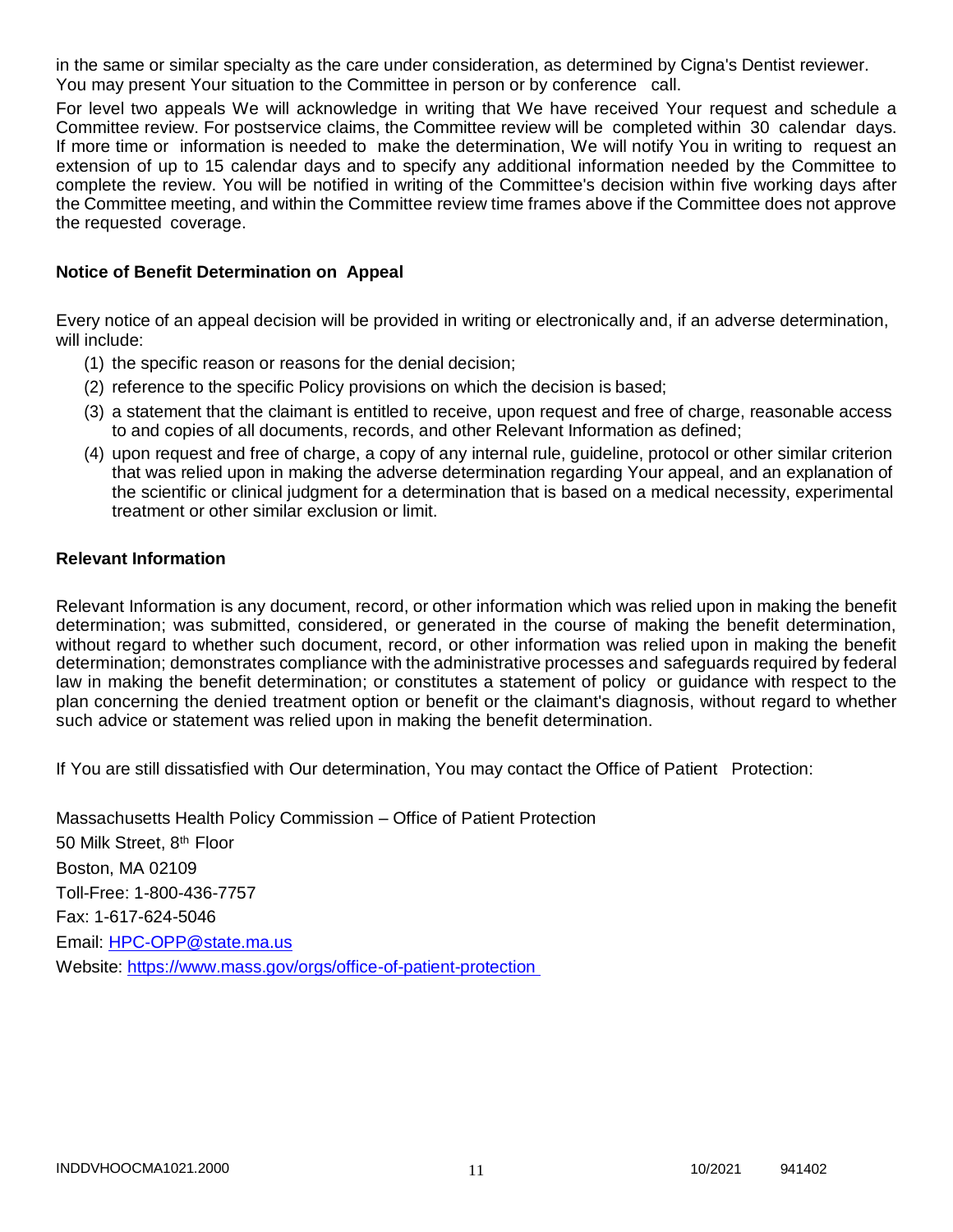# **I. Participating Dental Providers**

Cigna will provide a current list of Dentists currently participating with Cigna and their locations to each Covered Person upon request.

To verify if a Dentist is currently participating with Cigna and is accepting new Cigna Insureds, the Covered Person should visit Our website at mycigna.com.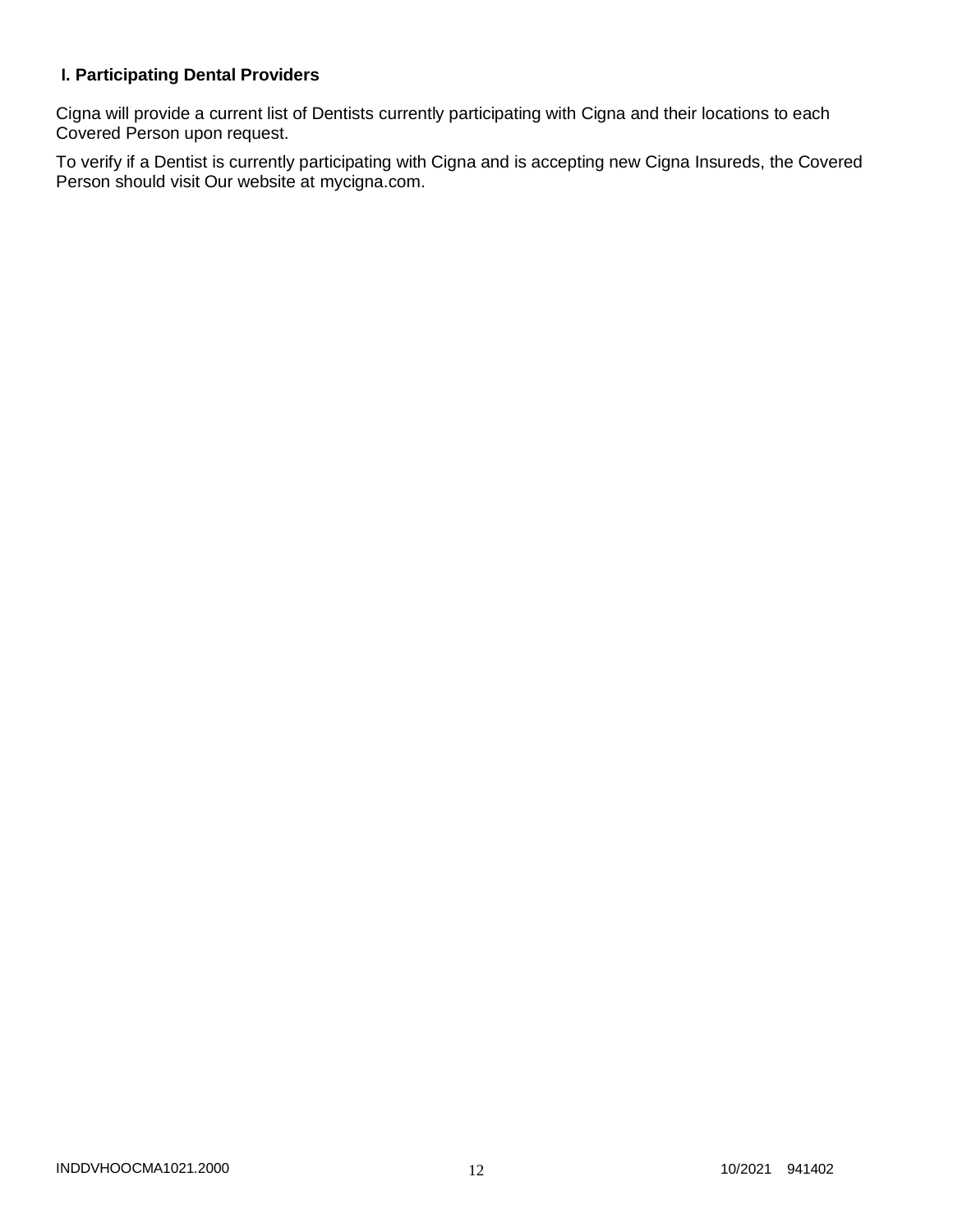## **J. Renewability, Eligibility, and Continuation**

1. The Policy will renew except for the specific events stated in the Policy. Cigna may change the premiums of the Policy with 60 days written notice to the Insured. However, Cigna will not refuse to renew or change the premium schedule for the Policy on an individual basis, but only for all Insureds in the same class and covered under the same Policy as You.

2. The individual plan is designed for residents of Massachusetts who are not enrolled under or covered by any other group or individual health coverage. You must notify Cigna of all changes that may affect any Covered Person's eligibility under the Policy.

3. You or Your Dependent(s) will become ineligible for coverage:

- When premiums are not paid according to the due dates and grace periods described in the premium section.
- With respect to Your Spouse, Domestic Partner, or partner to a Civil Union: when the Spouse is no longer married to the Insured or when the union is dissolved.
- With respect to You and Your Family Member(s): when You no longer meet the requirements listed in the Conditions of Eligibility section.
- The date the Policyterminates.
- When the Insured no longer lives in the Service Area.

4. If a Covered Person's eligibility under this Plan would terminate due to the Insured's death, divorce or if other Dependents would become ineligible due to age or no longer qualify as dependents for coverage under this Plan; except for the Insured's failure to pay premium, the Covered Person's insurance will be continued if the Covered Person exercising the continuation right notifies Cigna and pays the appropriate monthly premium within 60 days following the date this Policy would otherwise terminate. Any waiting periods in the new Plan will be considered as being met to the extent coverage was in force under this Plan.